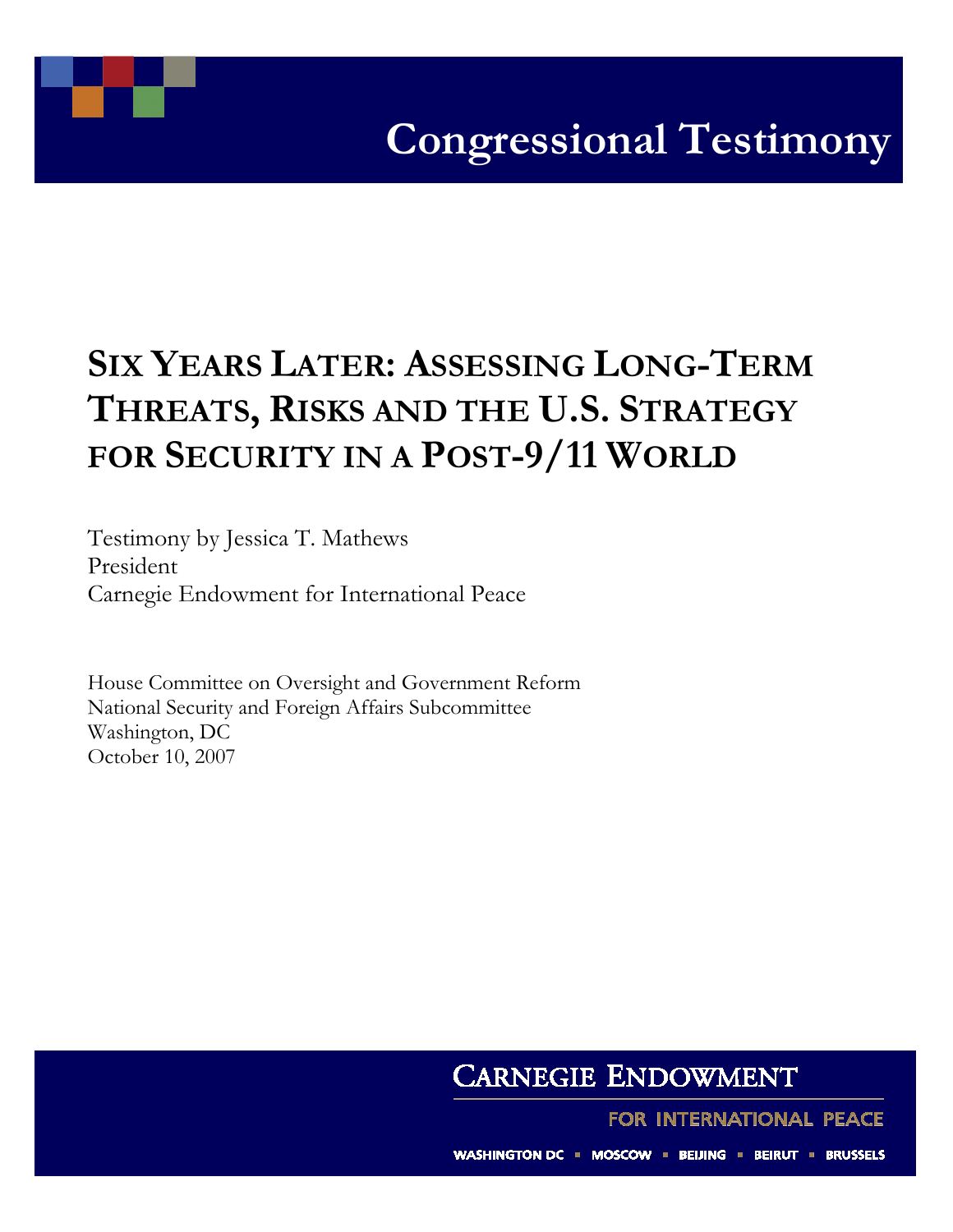## Written Testimony of

## Jessica Tuchman Mathews President, Carnegie Endowment for International Peace

I want to commend this committee for the farsightedness of this series of hearings. While I appreciate that the point is to get beyond the all encompassing focus on Iraq, I do want to begin by noting that the series might better be titled Threats, Risks and Strategy in a Post-Iraq World because the events of 9/11 have had far less of an effect on the real world than that day had on the American psyche.

Iraq is a very different matter. This war is the turning point that has and will change the basic parameters of American security for – in all likelihood – many decades.

The war's monopoly on our political energy has now stretched to 5 years – an eon in a time of fast-moving global change. One of its greatest – as yet uncounted – costs is the degree to which it has sucked the oxygen from almost every other issue. A dramatically changing global climate might as well not be happening. The reappearance of huge federal budget deficits is hardly noticed. The need for change in an unsustainable energy policy has barely surfaced. And, in these five years a number of international security problems have grown, from neglect, into full blown crises. Unless a major effort is made to reverse current trends, the fissures now spreading across the global nonproliferation regime, could easily become the worst of these.

Among all the challenges we face, only nuclear weapons pose an existential threat to the US. A world with 20 or 30 or more nuclear weapons states (NWS) holds few prospects for avoiding nuclear catastrophe. The stability that prevailed for the 50 years of the Cold War didn't just happen. It required unrelenting effort by both superpowers – and some very near misses. The likelihood that a nuclear outbreak could be avoided with 20 powers calculating their interests against all the others is vanishingly small. The probability that some of all that weapons fuel would end up in the hands of terrorists is about 1.

The effect of such a proliferation of nuclear states on the US is quite clear. Because we are and will remain by far the world's greatest conventional power, we will suffer the greatest relative loss of power as the number of states possessing the "great leveler" grow.

And of course, while deterrence still works against states, it is not effective against nonstate groups with neither populations nor territory to protect.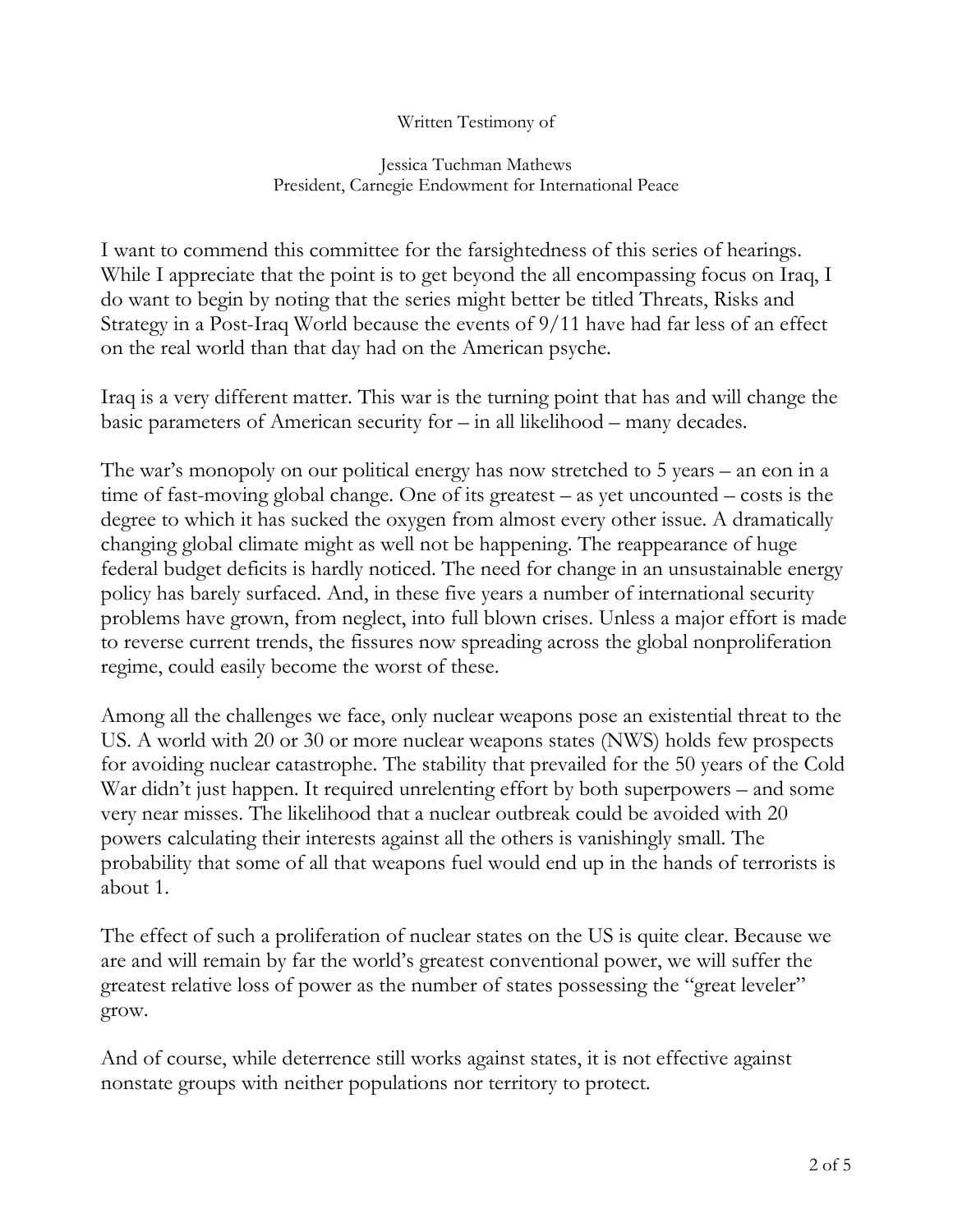The President has called nuclear proliferation the greatest risk we face. He is correct in that. But only sporadic attention has been given in the past half dozen years to the nuclear threats from North Korea and Iran, and little if any to the systemic weakness spreading across the regime itself.

The good news is that for 40 years the Nonproliferation Treaty (NPT) has kept the number of nuclear states far lower than its authors dared hope. The bad news is that the past 10 years have been very bad ones for the treaty and for the huge body of rules and institutions that have been built around it. This period began with nuclear tests by India and Pakistan in 1998. Five years later the commercial network headed by Pakistan's A. Q. Khan came to light, involving scientists and businessmen from a dozen countries selling technology, equipment and nuclear bomb designs to whomever could pay. The North Korean and Iranian programs – both using the NPT as a cover for illegal weapons programs – underlined the regime's Achilles heel which is that *no* safeguards can provide real protection when a country has direct access to weapons fuel – plutonium or highly enriched uranium.

The Bush administration made a radical change in nonproliferation thinking and policy – one that urgently needs repair. In his 2003 State of the Union address, the President described the threat of weapons of mass destruction this way: "The gravest danger facing America and the world is outlaw regimes that seek and possess nuclear, chemical and biological weapons." This new formulation attracted little attention at the time – again because the country was already consumed with the debate over the Iraq war – but it was profound. Whereas past presidents of both parties had focused on the weapons, this formulation shifted the focus to the regimes that have or seek them. And, of course, the U.S. decides who are the good guys and who are not (even though, as we should remember, our own judgments change radically over the years. We supported Saddam Hussein in the Iran-Iraq war, for example.) Having shifted the focus from the weapons to the regimes, it is a short step to regime change as the answer.

This is the hole we are in today – one that diminishes our ability to deal with Iran: both directly with Tehran and with other key players who balk at taking small steps in the fear that that would give legitimacy to a U.S. attack or who make bad deals with Tehran in the mistaken notion that they are serving world security thereby.

Beyond Iran, there are two urgent threats to the system: a growing disenchantment among the non-nuclear weapons states (NNWS) who have come to believe, 15 years after the end of the Cold War, that the NWS never intend to keep up their end of the bargain: nuclear disarmament. The second is the glaring need to strengthen the regime: to impose meaningful penalties on states that abuse it as a cover for illegal weapons programs: to eliminate direct access to bomb fuel in NNWS and to address the threats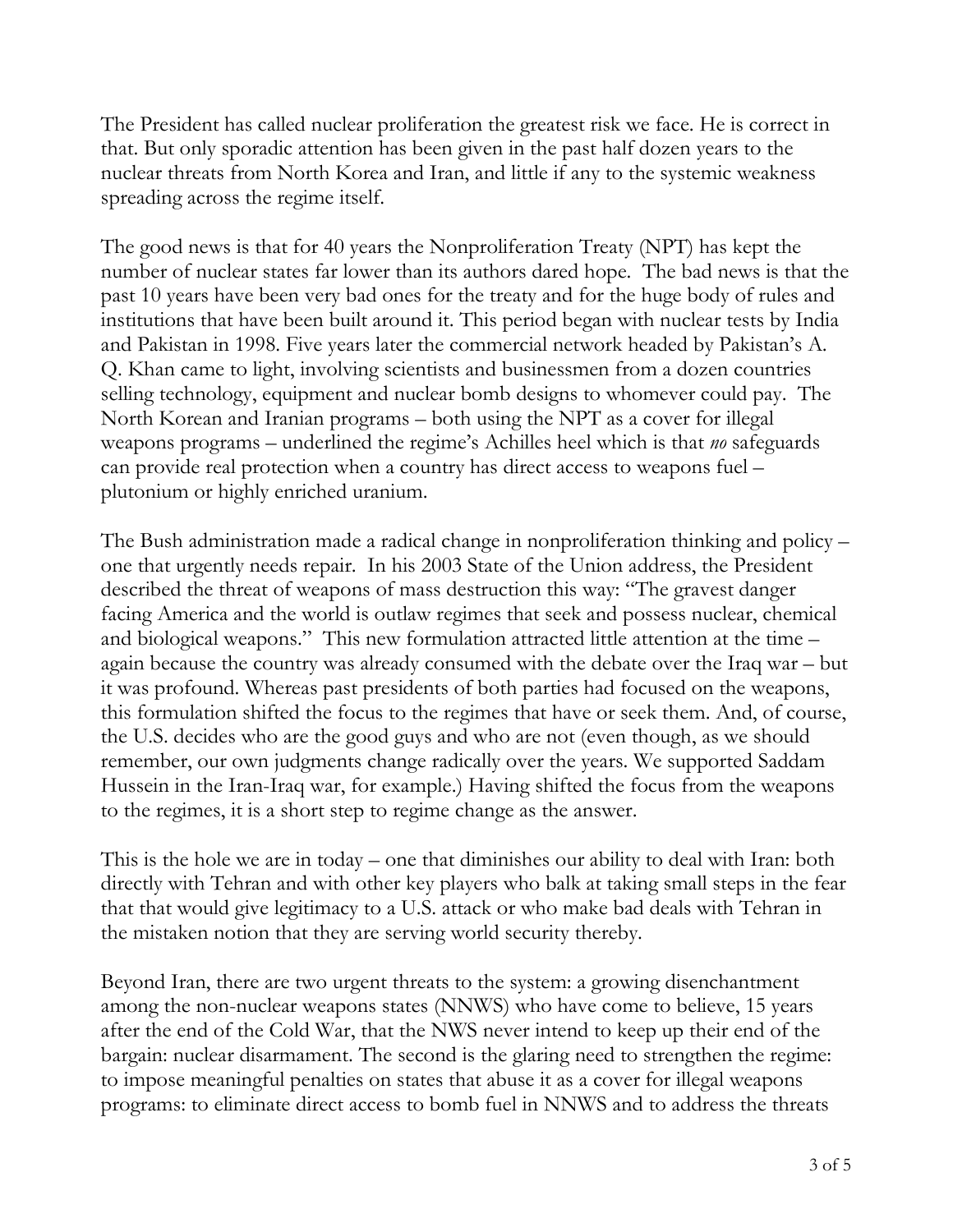from terrorists and corporate networks that were unanticipated when the treaty was written 40 years ago.

The US however, is not in a position to lead in this effort. Before it can do so it needs to reestablish its own credentials. To do so it will have to:

- Revoke the National Security Strategy of 2002, which still stands, focusing on regimes rather than weapons;
- Renounce unilateral preventive war,
- Ratify the CTBT, and
- Cancel development of new nuclear weapons

Reestablishing arms control momentum with Russia is another priority. I must add, however, that the administration's decision to base an antimissile system in Poland and the Czech Republic derails hope for much progress in this direction for the time being. Pushing ahead with a system that does not yet work, against a threat from Iran that does not yet exist, at the expense of relations with a state, Russia, whose participation is essential if the threat is to be prevented, is a choice that can only be called incomprehensible. This too needs reconsideration.

A great deal of attention is being given these days to the style, tone and rhetoric of U.S. foreign policy. These are all important – as is recovering the ability to listen – really listen – to others, and retrieving confidence in our ability to conduct successful diplomacy as the principal means to gain our ends. But restoring the trust in American leadership that has been so widely lost will only come from *deeds* and it won't happen overnight. The good news in the nuclear area is that the critical steps are all under our own control.

Let me turn much more briefly to three other challenges. Any short list such as this is necessarily arbitrary, but to me these three – and nonproliferation – stand out.

First, China. History has no examples of a rapidly rising new power not producing at least tension and usually outright conflict as a result of its entry into the circle of major states. China is well aware of this and it has a strong desire to avoid conflict – hence the slogan "Peaceful Rise." Conflict is bad for business, after all, and above all else, China is determined to grow. Yet if the past is any guide, it is going to be difficult to manage China's rise peacefully, especially in a resource constrained world that must begin to deal seriously with climate change.

The only silver lining to 9/11 was that it put an end for the time being to the swelling of another period of America determined to see China as an enemy. That ended overnight, substituting Saddam Hussein, a real enemy, for a potential or imagined one.